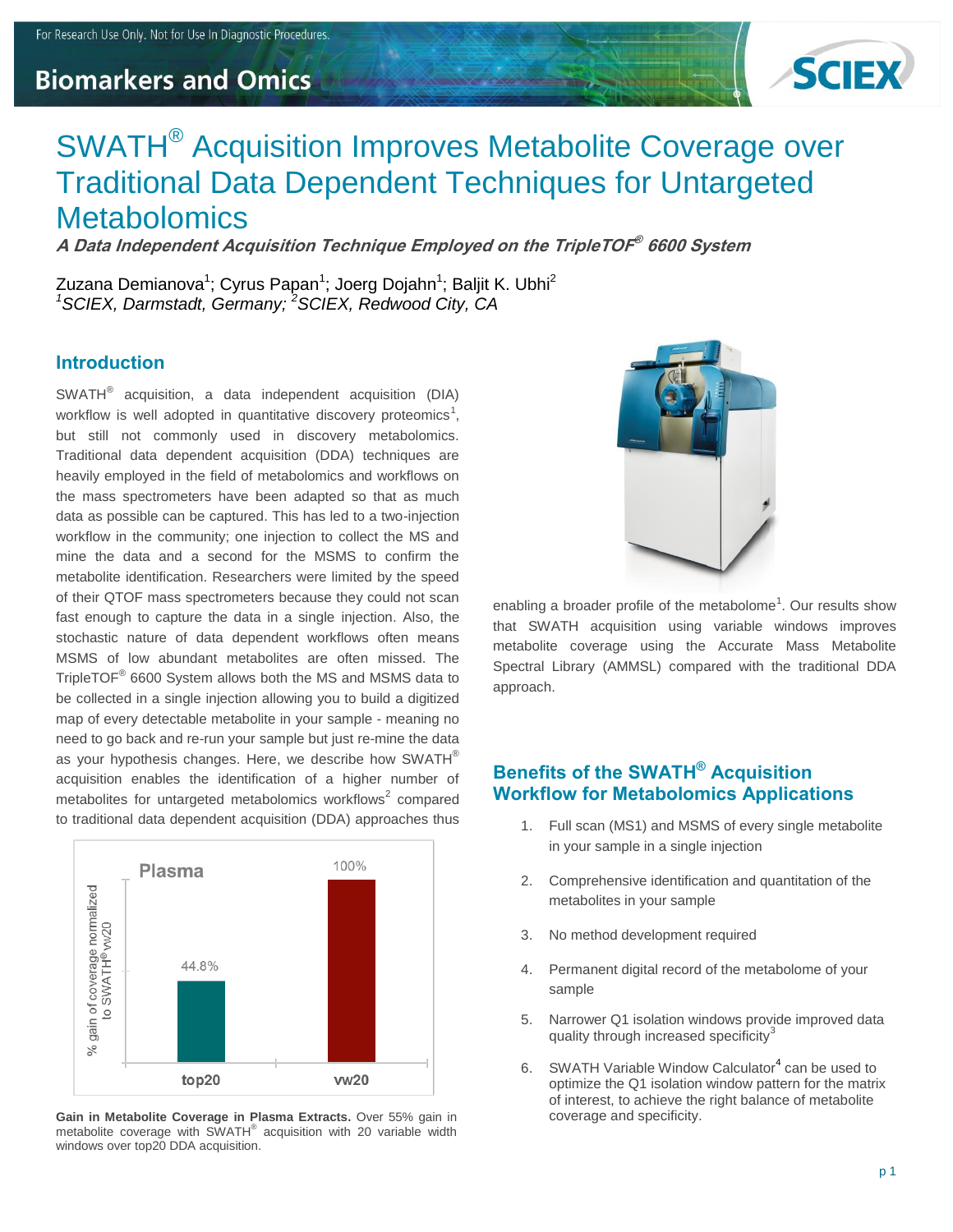

#### **Experimental Section**

Human urine and commercially available human plasma were processed according to standard extraction protocols. Urine was diluted with water at a ratio of 1:4 (v/v) and centrifuged for prior analysis, whilst plasma was extracted 1:4 (v/v) with ice-cold methanol allowing for protein precipitation. Separation was performed on an Agilent Technologies 1290 Infinity II using an Acquity BEH C18 column with dimensions; 100mm x 2.1 mm ID, 1.7 µm (Waters, Milford, USA) using a flow rate 200 µl/min. A gradient was employed from 1-10 minutes from 2-98% of 0.1% formic acid in acetonitrile, total length of LC separation was 14 minutes and column oven temperature was set to  $40^{\circ}$ C. Injection volume was 5 µl for both type of samples.

Mass Spectrometry settings were as follows: Curtain Gas 35 psi, GS1 40 psi, GS2 40 psi, ISVF 5500 V, Source temp. 600°C, Declustering Potential 80 V and additional in MS/MS mode collision energy was 30 V with 15 V spread. Data dependent and SWATH acquisition specific settings were chosen as listed in Table 1. The data was collected in positive mode.

The SWATH<sup>®</sup> acquisition and DDA experiments were acquired on a TripleTOF<sup>®</sup> 6600 System. Data was processed using MasterView™ Software version 1.1 and the Accurate Mass Metabolite Spectral Library (AMMSL) using search settings accordingly: candidate search algorithm, results sorted by Purity (for DDA data) or Fit (for SWATH acquisition data). A combined score (isotope distribution pattern, fragmentation pattern, mass error) of >70% was used to evaluate the confidence in the metabolite identification.

For the DDA acquisition, we selected the top 5, 10, 15, 20 and 25 precursor ions for MSMS, described hereon in as top5, top10, top15, top 20 and top25 (Table 1). For SWATH $^{\circledR}$  acquisition, we applied 15, 20 and 30 SWATH windows with either fixed window (fw) or variable window (vw) widths; described hereon in as fw15, fw20, fw30, vw15, vw20 and vw30. All these settings were used to test which parameters resulted in the highest number of identifications and coverage of metabolites in plasma and urine extracts (Table 2).

The Top20 DDA acquisition method was used to calculate variable windows using a SWATH Variable Window Assay



**Figure 1. Variable Q1 Window Widths Explored across Sample Matrices**. To achieve better specificity in complex matrices, smaller Q1 windows are desirable especially in the *m/z* dense regions where many analyte precursors are found. The *m/z* density histograms constructed from the TOF MS data for the sample of interest (blue line) can be used to a construct variable sized window pattern (red line) using the SWATH Variable Window Calcluator<sup>4</sup>. The goal is to equalize the density of precursors in each of the isolation windows across the *m/z* range. A) A urine sample with 15 variable windows (vw) and B) with vw30 highlighting more specificity through smaller Q1 windows in the densest regions of the data; C) A plasma sample with vw15 and D) with vw30.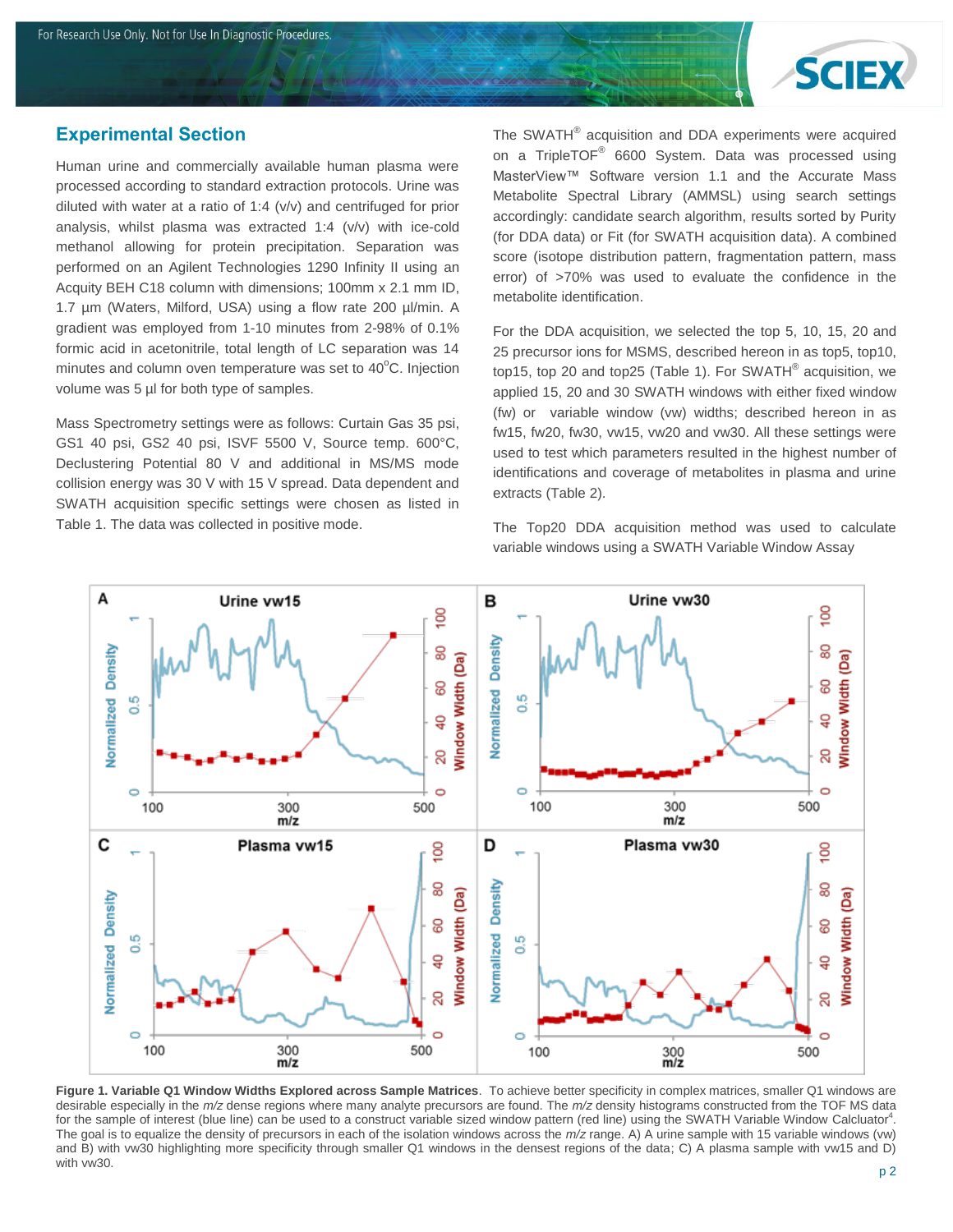

Calculator version 1.1 with minimum window size 3 Da<sup>4</sup>. Example graphs illustrating the correlation of the SWATH acquisition window sizes versus the precursor ion density is presented in Figure 1.

| <b>DDA</b> aquisition               | Top 5                |             | Top 10  | Top 15           | Top 20                  | Top 25      |  |
|-------------------------------------|----------------------|-------------|---------|------------------|-------------------------|-------------|--|
| Nr. precursor ions                  | 5                    |             | 10      | 15               | 20                      | 25          |  |
| <b>TOF MS range/Da</b>              | 100-500              |             | 100-500 | 100-500          | 100-500                 | 100-500     |  |
| <b>MS Acc. time/ms</b>              | 50                   |             | 50      | 50               | 50                      | 50          |  |
| TOF MSMS<br>range/Da                | 50-500               |             | 50-500  | 50-500           | 50-500                  | 50-500      |  |
| <b>MSMS Acc. time/ms</b>            | 25                   |             | 25      | 25               | 25                      | 25          |  |
| Cycle Time/ms                       | 225                  |             | 350     | 475              | 600                     | 725         |  |
|                                     | <b>Fixed Windows</b> |             |         |                  | <b>Variable Windows</b> |             |  |
|                                     |                      |             |         |                  |                         |             |  |
| <b>SWATH<sup>®</sup></b> aquisition | fw <sub>15</sub>     | <b>fw20</b> | fw30    | vw <sub>15</sub> | <b>vw20</b>             | <b>vw30</b> |  |
| Nr. SWATH <sup>®</sup> windows      | 15                   | 20          | 30      | 15               | 20                      | 30          |  |
| Window size/Da                      | 26                   | 19          | 12      | variable         | variable                | variable    |  |
| <b>TOF MS range/Da</b>              | 100-500              | 100-500     | 100-500 | 100-500          | 100-500                 | 100-500     |  |
| <b>MS Acc. time/ms</b>              | 50                   | 50          | 50      | 50               | 50                      | 50          |  |
| <b>TOF MSMS range/Da</b>            | 50-500               | 50-500      | 50-500  | 50-500           | 50-500                  | 50-500      |  |
| <b>MSMS Acc. time/ms</b>            | 30                   | 25          | 18      | 30               | 25                      | 18          |  |

**Table 1. Experimental Comparison.** Top: DDA acquisition MS method settings. Bottom: SWATH<sup>®</sup> acquisition MS settings for fixed windows (fw) and variable windows (vw) size.

#### **Results and Discussion**

In the first part of our study, we evaluated the traditional DDA acquisition strategy by comparing the number of precursors selected for MSMS analysis. We used identical accumulation time of 25ms across these DDA experiments to be able to compare the data. We evaluated the coverage of these different methods by matching the metabolites to the spectral library (AMMSL) which contains over 550 exogenous and endogenous metabolites to a human plasma extract (Figure 2). A library score of 70% and above was used as the cutoff criteria for a high quality confirmed metabolite match.

The data demonstrate a significant improvement of metabolite coverage at the MSMS level when comparing the top5 to the top25 DDA method (Figure 2). In Figure 2, we show over 100% increase of metabolite coverage in plasma extracts by increasing the number of selected precursor ions for DDA acquisition from top5 to top25. This result highlights the capability of the TripleTOF 6600 system for fast MSMS acquisition, which allows for the fragmentation of a large number of precursors in a single DDA cycle, leading to a larger number of metabolites identified.



**Figure 2. Evaluating the DDA Strategy for Untargeted Metabolomics Workflows.** Gain in metabolite coverage in a plasma extract using various DDA acquisition methods with constant acquisition time above the Top5 DDA method. There is over 100% increase of metabolite coverage in plasma extracts by increasing the number of selected precursor ions for DDA acquisition from top5 to top25.

In the second part of this study, we evaluated the SWATH<sup>®</sup> acquisition strategy with various fixed (fw) and variable window (vw) sizes with similar cycle time in a plasma extract. As shown in Figure 3, increasing the number of fixed windows resulted in ~30% gain in metabolite coverage. Using the variable window method resulted in a ~70% gain in metabolite coverage.



**Figure 3. Evaluating the DIA Strategy for Untargeted Metabolomics Workflows.** Gain in metabolite coverage in a plasma extract using various SWATH acquisition approaches with constant cycle time. Increasing the number of windows selected for SWATH® acquisition resulted in ~30% gain in metabolite coverage using fixed windows (blue) and ~70% gain in plasma extracts using the variable windows (red) strategy.

These results show that decreasing the window size and varying the window size, depending on the precursor ion mass density, improves the overall ion selectivity as shown in Figure 4. This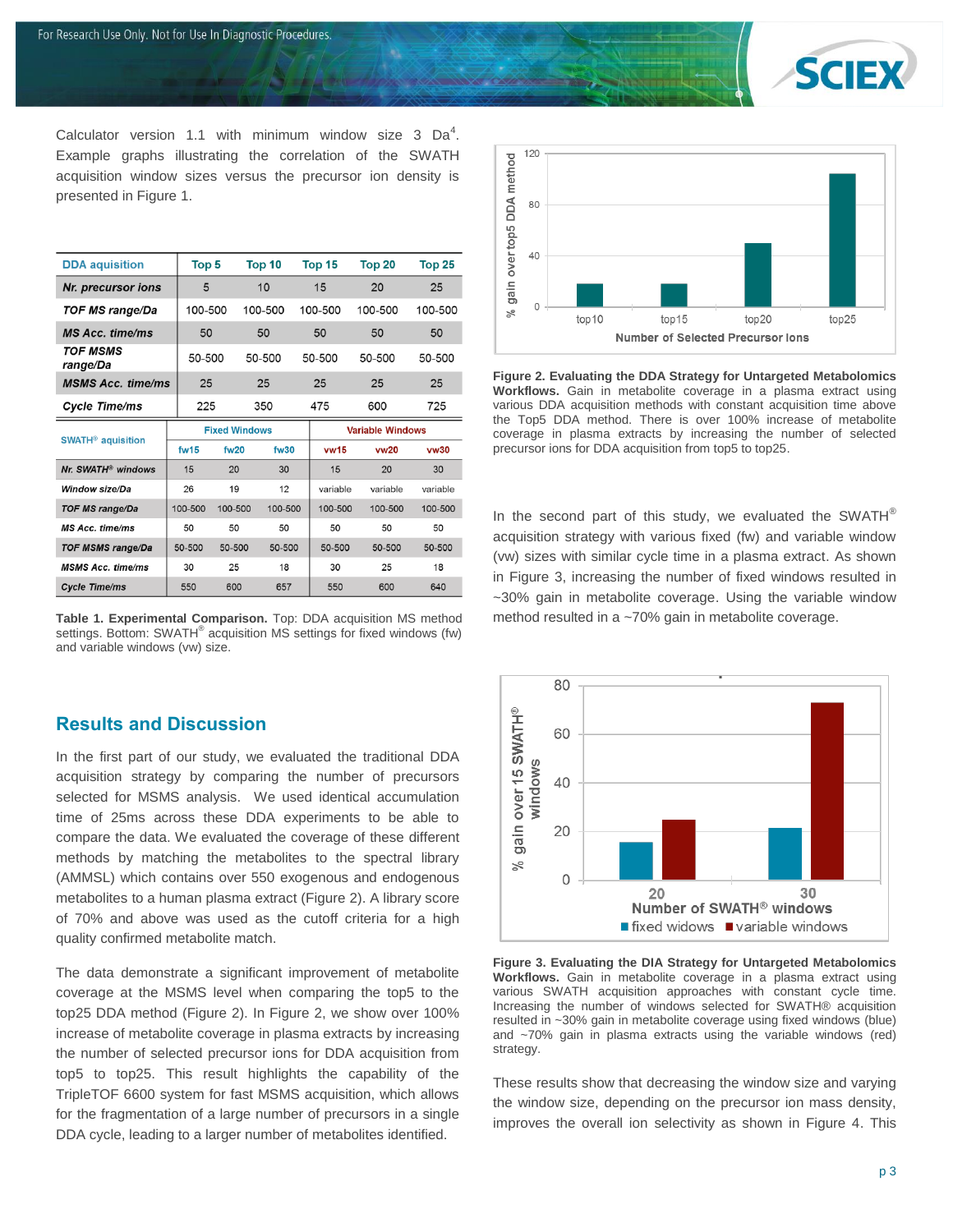

highlights an example of the MSMS spectrum of D-Lysine with a precursor mass 147.1125 m/z. Here one can visualize a Q1 window from 127.1-149.4 *m/z* (top) and Q1 window from 137.7- 149.4 *m/z* (bottom) acquired using a SWATH acquisition method with 15 variable windows and 30 variable windows, respectively. Figure 3 (top panel) clearly show many fragments from other coeluting metabolites infiltrating the MSMS spectrum within the mass range from 127.1 *m/z* to 149.4 *m/z*. This highlights the need for a higher number of SWATH windows with narrower widths, allowing fewer precursor ions selected for MSMS fragmentation, resulting in higher specificity and selectivity, necessary for confident metabolite identification**.**



**Figure 4. The SWATH Acquisition Variable Windows Effect on Fragmentation Spectra in Plasma Extract**. Fragmentation spectra for a metabolite, D-Lysine highlighting the comparison between 15 (top) and 30 (bottom) variable windows with a cycle time ~0.6 seconds in plasma extract. The blue spectrum represents all measured MSMS ions and the grey spectrum shows the library spectrum of D-Lysine from the Accurate Mass Metabolite Spectral Library. It can be observed that a higher number of Q1 windows allows for cleaner data and hence leads to a higher specificity resulting in a higher quality spectral match to the library.

In the third step, we compared the identification rate between SWATH acquisition and traditional DDA acquisition in a plasma extract. At first glance DDA acquisition presents a higher number of metabolites identified solely based at the MS1 level (Figure 5, MS acquired); however when the MSMS is used to confirm the metabolites, the numbers of identified metabolites drops significantly; most likely due to the sheer number of false positives using just the MS1 data (and mass accuracy alone). These numbers drop further when the library score is set to 70% and above meaning that the MS1, MSMS, isotope distribution and retention time must have a combined scoring of 70% and above to be considered a high level identification (Figure 5).



**Figure 5. Increase in Metabolites Identified with MSMS-based Acquisition Strategies in Plasma Extract.** Number of metabolites identified based on MS1 level with and without MSMS confirmation using DDA (top25) and SWATH<sup>®</sup> acquisition (vw30). It is observed that a larger number of metabolites are identified based on MS1 only, but the number of identifications drops when using MSMS criteria highlighting the large number of false positives using MS1 only based identification. When comparing the DDA method with the SWATH acquisition approaches one can see the increase in number of metabolites identified (MS2 Acquired). Applying library matching criteria of scores above 70% mean a higher quality metabolite identification with vw30 resulting is a larger number of identifications vs fw30 and DDA top25 approaches.

The SWATH acquisition method is using information obtained from both the MS and MSMS spectrum. Due to this, metabolites are identified not only on their exact mass, but also based on their molecular structure. Figure 5 also shows an increased number of metabolites identified at the MSMS level for samples measured using SWATH acquisition.

We finally applied these experimental approaches to common matrices used in metabolomics studies, namely urine and extracted plasma. Figure 6 (top) illustrates that SWATH<sup>®</sup> acquisition applying 20 variable windows can identify up to 55% more metabolites than a traditional top20 DDA acquisition (in a urine extract). More confident MSMS based identifications lead to higher quantifiable metabolites in a metabolite expression experiment, which at the end allows better understanding of the biology. When comparing the performance in extracted plasma it can be observed that applying SWATH $^{\circ}$  acquisition with 20 variable windows allows significant gains in metabolite coverage (around 55%) versus the top20 DDA acquisition, similar gains as seen in the urine extract (Figure 6 bottom),

Lastly note to the user that the larger the library the more coverage one can gain from a sample. The library used for these